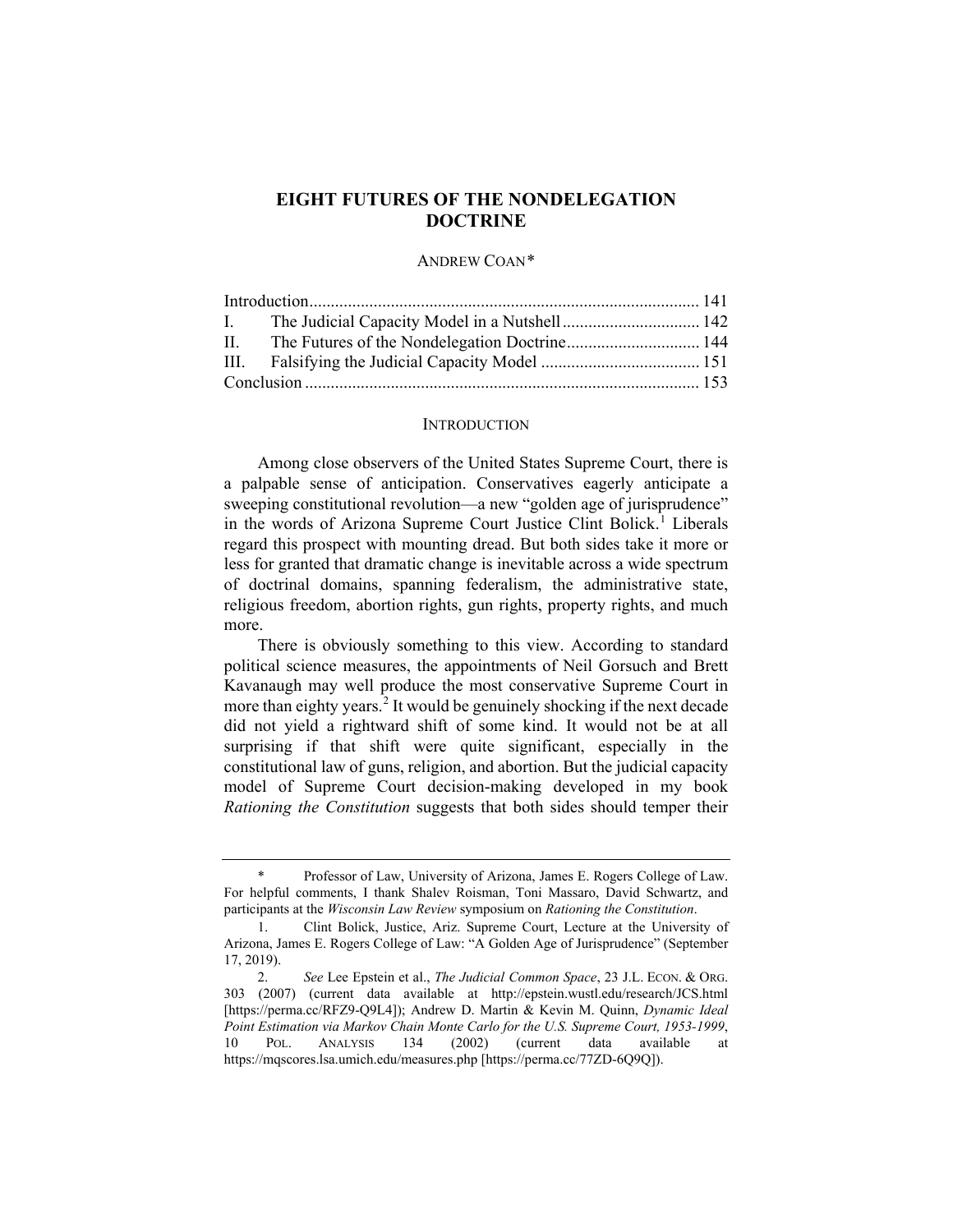<span id="page-1-3"></span>expectations.<sup>[3](#page-1-0)</sup> A sweeping revolution in U.S. constitutional law is unlikely to be imminent.

The reason is straightforward, if frequently overlooked: The Supreme Court is a tiny institution capable of deciding only a small fraction of the constitutional questions generated by the operation of the U.S. government. In many of the most important constitutional domains, the limits of judicial capacity strongly constrain the Court to defer to the political process, to cast its decisions in the form of hard-edged categorical rules, or both. To do otherwise would invite more litigation than the Court can handle. Since categorical rules are frequently clumsy and poorly matched to their underlying purposes, the limits of judicial capacity create a strong hydraulic pressure on the Court to employ deferential doctrines like rational basis review that effectively cede the field to other institutional actors.

The point should not be overstated. As I write in the book, "The Supreme Court is capable of issuing occasional decisions that reshape major areas of public policy and thwart the will of democratic majorities."<sup>[4](#page-1-1)</sup> But Justice Scalia was wrong to worry about "a Supreme Court standing . . . at the apex of government, empowered to decide all constitutional questions, always and everywhere primary in its role."[5](#page-1-2) The same goes for today's prophets of a glorious—or inglorious—conservative constitutional

revolution. Part I briefly summarizes my judicial capacity model, with special

emphasis on the distinction between normal domains, where judicial capacity does not strongly constrain the Supreme Court, and capacityconstrained domains, where—as the name implies—capacity limits have a much more powerful constraining effect. Part II then proceeds to the central question I explore in this Essay: What should we expect to see in the coming years in capacity-constrained domains where the newly fortified conservative majority is highly motivated to expand the scope and rigor of judicial review? Focusing on the nondelegation doctrine as an illustrative example, I will sketch six potential scenarios consistent with the judicial capacity model. Part III then concludes by sketching two alternative scenarios that would, to varying degrees, represent falsifications of that model.

### I. THE JUDICIAL CAPACITY MODEL IN A NUTSHELL

The judicial capacity model consists of three central propositions:

<span id="page-1-2"></span><span id="page-1-1"></span><span id="page-1-0"></span><sup>3.</sup> *See generally* ANDREW COAN,RATIONING THE CONSTITUTION: HOW JUDICIAL CAPACITY SHAPES SUPREME COURT DECISION-MAKING (2019).

<sup>4.</sup> *Id.* at 2.

<sup>5.</sup> *United States v. Windsor*, 570 U.S. 744, 779 (2013) (Scalia, J., dissenting).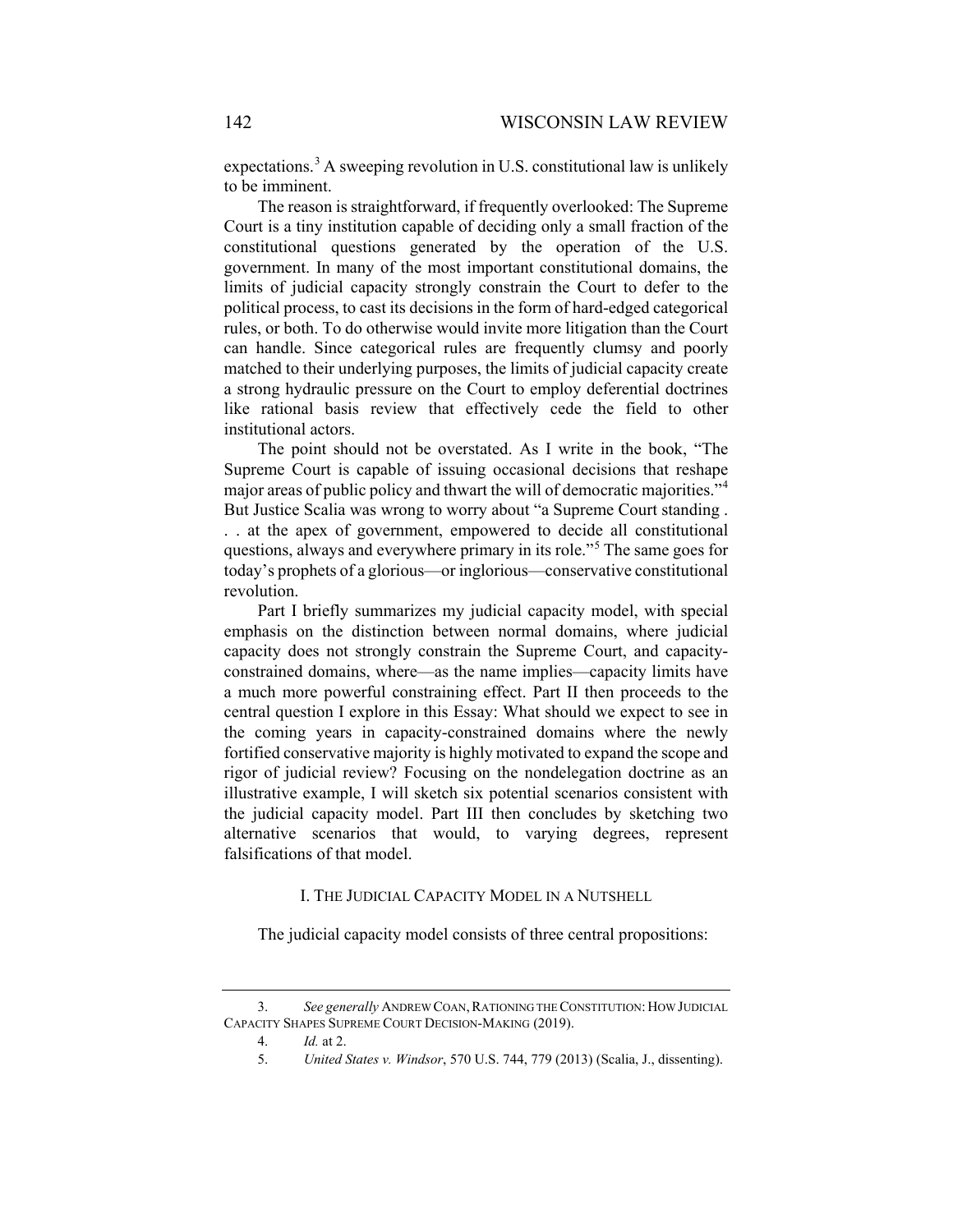First, the Supreme Court can decide only 150 to 200 cases per year. This is widely recognized, long-established, and not original to me.<sup>[6](#page-2-0)</sup>

Second, this limited capacity is a function not just of limited resources and personnel but, crucially, of deep-seated judicial norms—in particular, the Court's long-standing commitments to holding oral argument and issuing substantial written opinions and the justices' aversion to delegating substantial decision-making authority to administrative staff. If the Court were to relax either of these commitments, it could decide far more cases, but this seems unlikely, at least in the near term. Of special importance for present purposes is the Supreme Court's long-standing commitment to maintaining uniformity in the application and enforcement of federal law, which leads the Court to grant review virtually every time a lower court invalidates a federal statute.<sup>[7](#page-2-1)</sup>

Third, in constitutional domains implicating the validity of a large number of federal statutes, judicial capacity limits starkly restrict the menu of doctrinal options available to the Supreme Court. More specifically, those limits create an almost irresistible pressure on the Court to cast its decisions in the form of clear but clumsy categorical rules or to defer to the constitutional decisions of other government actors. Categorical rules allow prospective litigants and lower-court judges to readily predict outcomes in advance. Deference reduces the expected value of bringing suit by increasing the odds that the government will prevail. Often, the constraints of judicial capacity compel the Supreme Court both to adopt clear rules and to defer to other government actors. Any other approach would invite more litigation than the Court could handle without sacrificing its basic commitments to minimum professional standards and the uniformity of federal law.<sup>[8](#page-2-2)</sup>

Constitutional domains where this is the case I call "capacityconstrained." To oversimplify slightly, these are domains implicating a large number of federal statutes. All other domains I refer to as "normal domains." In the latter, the Court reviews such a tiny fraction of cases that the volume of litigation invited by its decisions imposes no strong constraint on the development of constitutional doctrine. Even if the Court's decisions in these areas invite a flood of new cases, as they sometimes do, nearly all of the resulting burden falls on the lower courts, whose capacity is far more malleable than that of the Supreme Court. It is also of less immediate concern to the justices. Examples of capacityconstrained domains include the commerce and spending powers, the nondelegation doctrine, the President's Article II powers over the federal administrative state, equal protection, and regulatory takings. Examples of

<span id="page-2-2"></span><span id="page-2-1"></span><span id="page-2-0"></span><sup>6.</sup> COAN, *supra* note [3,](#page-1-3) at 14. *See generally* ADRIAN VERMEULE, JUDGING UNDER UNCERTAINTY: AN INSTITUTIONAL THEORY OF LEGAL INTERPRETATION (2006).

<sup>7.</sup> COAN, *supra* not[e 3,](#page-1-3) at 15 n.4 (collecting sources).

<sup>8.</sup> *Id.* at 23−24.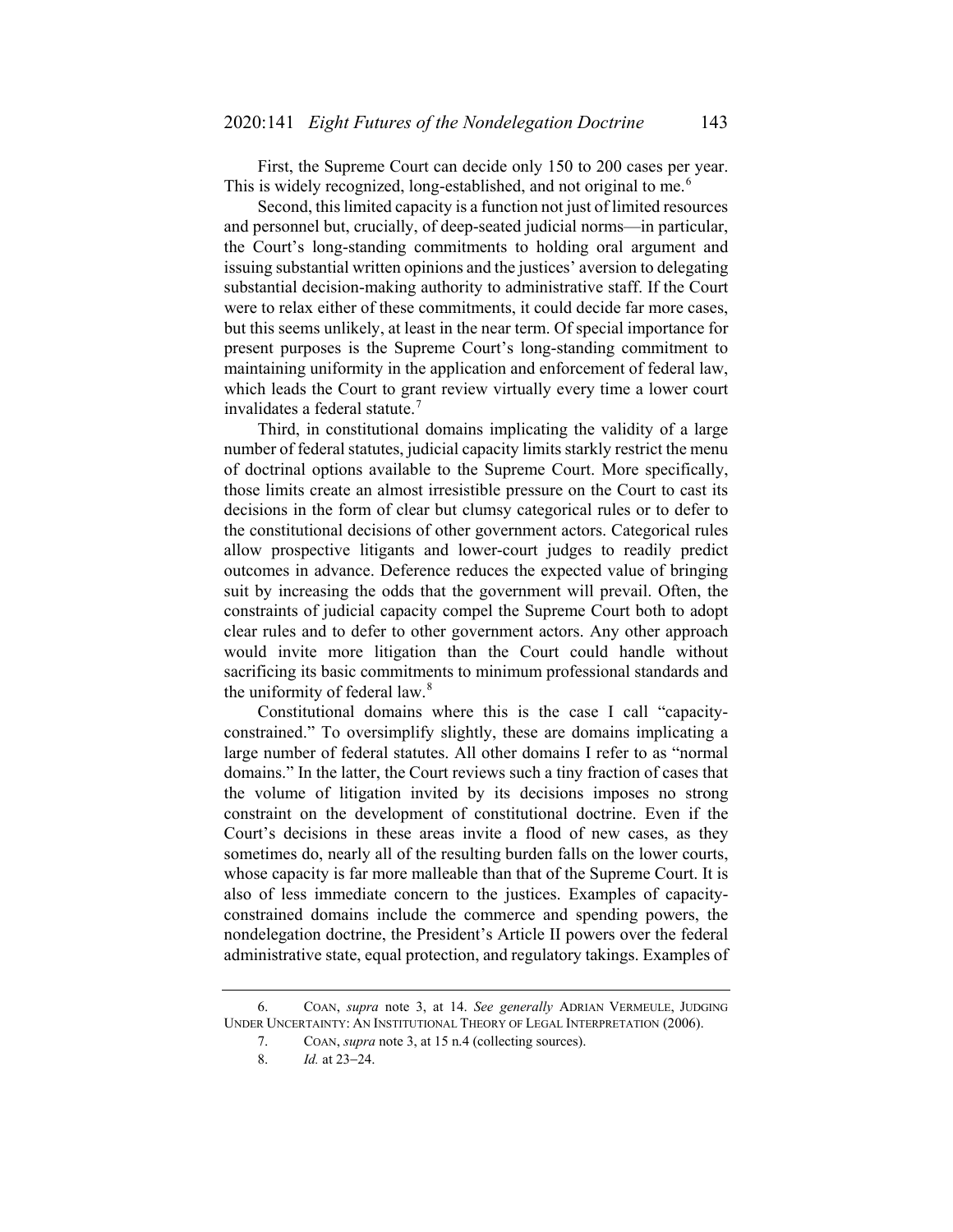normal domains include the Second Amendment, abortion rights, and the religion clauses.<sup>[9](#page-3-0)</sup>

In normal domains, the limits of judicial capacity impose few if any constraints on the ambitions of a newly emboldened conservative majority. I thus have no comfort to offer liberals—or caution to offer conservatives—about the future of constitutional law in these areas. About capacity-constrained domains, however, the judicial capacity model does make a clear prediction: the Supreme Court will be strongly constrained to employ some combination of hard-edged categorical rules and strong deference to the political process. This sounds fairly straightforward, but as I shall explain, it could play out a number of different ways in practice. The judicial capacity model does not entirely foreclose the possibility of a sweeping conservative constitutional revolution. But it does make that prospect decidedly less likely.

### II. THE FUTURES OF THE NONDELEGATION DOCTRINE

The nondelegation doctrine provides a helpful illustration. The principle at stake is familiar: Congress is constitutionally prohibited from delegating its legislative powers to the President or administrative agencies operating under presidential supervision. This principle has a few withering academic critics but also many proponents across the ideological spectrum. More important for present purposes, it has deep roots in Supreme Court case law stretching back two centuries.<sup>[10](#page-3-1)</sup>

Yet there is a major problem: The line between legislative and executive power is extraordinarily hazy. In a world of limited resources, the executive branch must set enforcement priorities and communicate them to thousands of ground-level officials, spread over a vast geographic territory. The decisions of those officials, in turn, must be reviewed and, in some cases, reversed to ensure equitable and coherent enforcement of the law. Emerging issues must be identified, evaluated, and triaged; interagency conflicts must be negotiated; and so on. The exercise of such discretion on a large scale virtually necessitates the establishment of

<span id="page-3-0"></span><sup>9.</sup> *Id.* at 20−31. Of course, the boundaries of constitutional domains can be drawn in any number of ways. Abortion, for instance, is a subset of substantive due process, which is unquestionably a capacity-constrained domain, since all regulatory laws limit someone's liberty. I treat it as a separate normal domain here simply to emphasize that judicial capacity does not significantly constrain the Court's doctrinal choice-set with respect to abortion rights. This is purely a matter of labeling. Nothing of substance turns on it, and it would be equally accurate to describe abortion rights as a narrow categorical limitation on the government's generally sweeping power to limit individual liberty in the capacity-constrained domain of substantive due process. Separately, judicial capacity limits will generally not constrain the Court's ability to retreat from existing constitutional protections, which reduces the expected value of bringing new litigation.

<span id="page-3-1"></span><sup>10.</sup> *Id.* at 91 n.1 (collecting sources).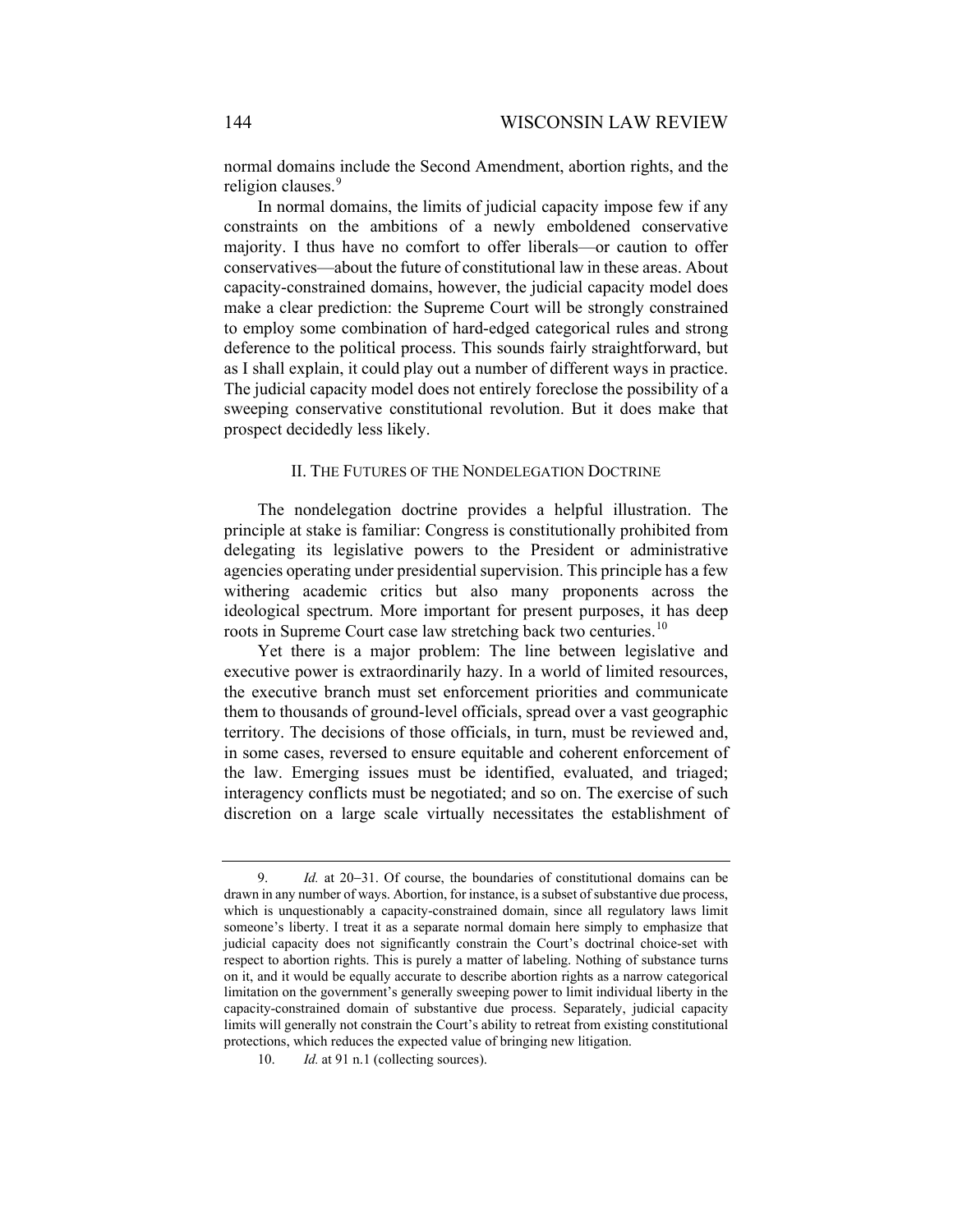general rules to govern the functions of subordinate officials and to provide notice to regulated parties.<sup>[11](#page-4-0)</sup>

At what point does such rule-making cross the line dividing executive from legislative power? No satisfactory bright-line test suggests itself. As Justice Scalia put it, "a certain degree of discretion, and thus of lawmaking, *inheres* in most executive or judicial action . . . .<sup>"[12](#page-4-1)</sup> Yet any vague standard purporting to place serious restraints on congressional delegation would call into question thousands of statutory delegations of power, whose invalidation by lower courts the Supreme Court would feel compelled to review.[13](#page-4-2)

Faced with this unattractive menu of choices, it is hardly surprising that the Court has embraced an approach of categorical deference under the guise of the "intelligible principle" doctrine.<sup>[14](#page-4-3)</sup> Indeed, conventional historical accounts recognize only two Supreme Court decisions invalidating federal legislation on nondelegation grounds, both decided in 1935 amidst the Court's broader efforts to hold the New Deal in check. As Cass Sunstein memorably quipped, the nondelegation doctrine has had one good year and more than 200 bad ones.<sup>[15](#page-4-4)</sup> Against this much-repeated witticism, Mark Tushnet correctly notes that *Carter v. Carter Coal*[16](#page-4-5) was also a nondelegation case, and it was decided in  $1936$ .<sup>[17](#page-4-6)</sup> So maybe the doctrine has had two good years. But the essential point remains: Since 1937, the Court has upheld every delegation of power it has reviewed, including many that confer extraordinarily broad rule-making authority on the executive branch. $^{18}$  $^{18}$  $^{18}$ 

This hands-off approach is just what the judicial capacity model would predict in a capacity-constrained domain implicating the validity of innumerable federal statutes. It has also been enormously consequential, making possible the geometric expansion of the federal administrative state in the post-New Deal era.<sup>[19](#page-4-8)</sup>

Is that era coming to an end? The Supreme Court's recent decision in *Gundy v. United States*<sup>[20](#page-4-9)</sup> offers more than a little grist for speculation.

<sup>11.</sup> *Id.* at 92.

<span id="page-4-2"></span><span id="page-4-1"></span><span id="page-4-0"></span><sup>12.</sup> *Mistretta v. United States*, 488 U.S. 361, 417 (1989) (Scalia, J., dissenting); *see also* COAN, *supra* note [3,](#page-1-3) at 96 (internal quotations omitted).

<sup>13.</sup> COAN, *supra* note [3,](#page-1-3) at 97; *Mistretta*, 488 U.S. at 415 (Scalia, J., dissenting).

<sup>14.</sup> COAN, *supra* not[e 3,](#page-1-3) at 93.

<span id="page-4-4"></span><span id="page-4-3"></span><sup>15.</sup> Cass R. Sunstein, *Is the Clean Air Act Unconstitutional*?, 98 MICH. L. REV. 303, 330 (1999).

<sup>16.</sup> 298 U.S. 238 (1936).

<span id="page-4-9"></span><span id="page-4-8"></span><span id="page-4-7"></span><span id="page-4-6"></span><span id="page-4-5"></span><sup>17.</sup> Mark Tushnet, *The Nondelegation Doctrine -- Correcting a Common Error*, BALKINIZATION (Dec. 22, 2018, 11:22 PM), https://balkin.blogspot.com/2018/12/thenondelegation-doctrine-correcting.html [https://perma.cc/KS68-A476].

<sup>18.</sup> COAN, *supra* not[e 3,](#page-1-3) at 94.

<sup>19.</sup> *Id.* at 89−90.

<sup>20.</sup> 139 S. Ct. 2116 (2019).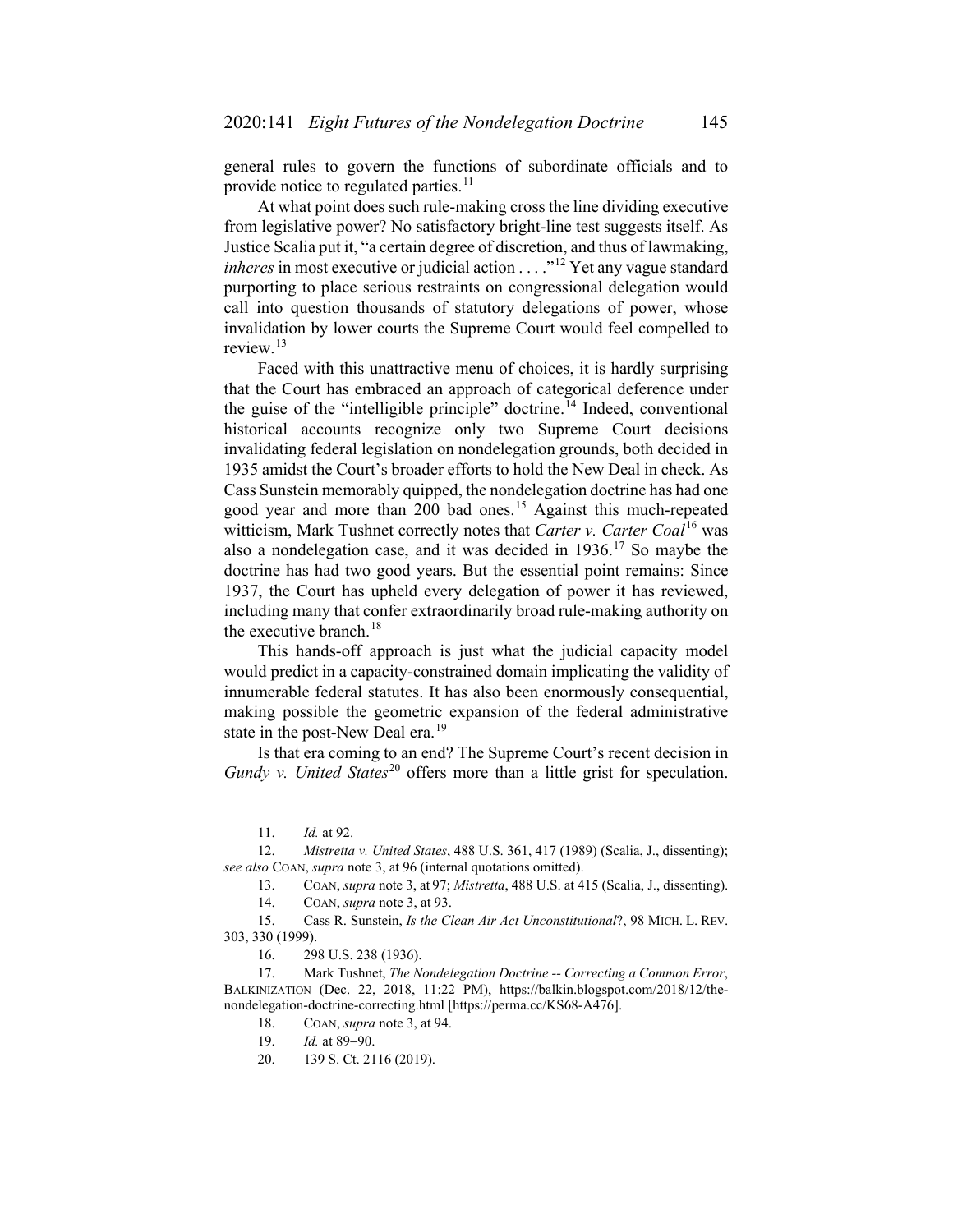*Gundy* upheld Section 20913(d) of the Sex Offender Registration and Notification Act against a nondelegation challenge. But the vote was five to three—with Justice Kavanaugh not participating. Justice Alito concurred in the judgment but refused to join Justice Kagan's plurality opinion applying the Court's highly deferential nondelegation precedents. Indeed, Alito expressly announced his support for reconsidering those precedents in a future case.<sup>[21](#page-5-0)</sup> The three dissenting justices—Roberts, Thomas, and Gorsuch—were unwilling to wait. Justice Gorsuch's dissent, joined in full by Roberts and Thomas, advocates just the sort of vague but stringent nondelegation standard that the judicial capacity model predicts the Court will be compelled to avoid in capacity-constrained domains.<sup>[22](#page-5-1)</sup>

More specifically, Gorsuch would permit Congress to delegate only two forms of rule-making authority to the executive branch: (1) the authority to "fill up the details" in a federal statutory scheme; and (2) the authority to make factual findings necessary to implement congressional policy directives.<sup>[23](#page-5-2)</sup> As to the first, Gorsuch explains that "Congress must set forth standards 'sufficiently definite and precise to enable Congress, the courts, and the public to ascertain' whether Congress's guidance has been followed."<sup>[24](#page-5-3)</sup> As to the second, Gorsuch sets forth the applicable test in the form of three questions:

Does the statute assign to the executive only the responsibility to make factual findings? Does it set forth the facts that the executive must consider and the criteria against which to measure them? And most importantly, did Congress, and not the Executive Branch, make the policy judgments? Only then can we fairly say that a statute contains the kind of intelligible principle the Constitution demands.<sup>[25](#page-5-4)</sup>

For ease of reference, I will call this combination of exceedingly mushy standards "the Gorsuch approach."

If a majority of the Supreme Court embraces this approach, it will cast a pall over thousands upon thousands of federal statutory provisions. If the Court attempts to sustain this approach over an extended period of time, it will be faced with an avalanche of lower court decisions invalidating federal statutes that the justices will themselves feel compelled to review.

<span id="page-5-2"></span><span id="page-5-1"></span><span id="page-5-0"></span>Not every statute subject to challenge under the Gorsuch approach will ultimately be invalidated. But that's part of the problem. A large

<sup>21.</sup> *Id.* at 2130–31 (Alito, J., concurring in the judgment).

<sup>22.</sup> *Id.* at 2131 (Gorsuch, J., dissenting).

<sup>23.</sup> *Id.* at 2136 (Gorsuch, J., dissenting).

<span id="page-5-3"></span><sup>24.</sup> *Id.* (Gorsuch, J., dissenting) (footnote omitted).

<span id="page-5-4"></span><sup>25.</sup> *Id.* at 2141 (Gorsuch, J., dissenting).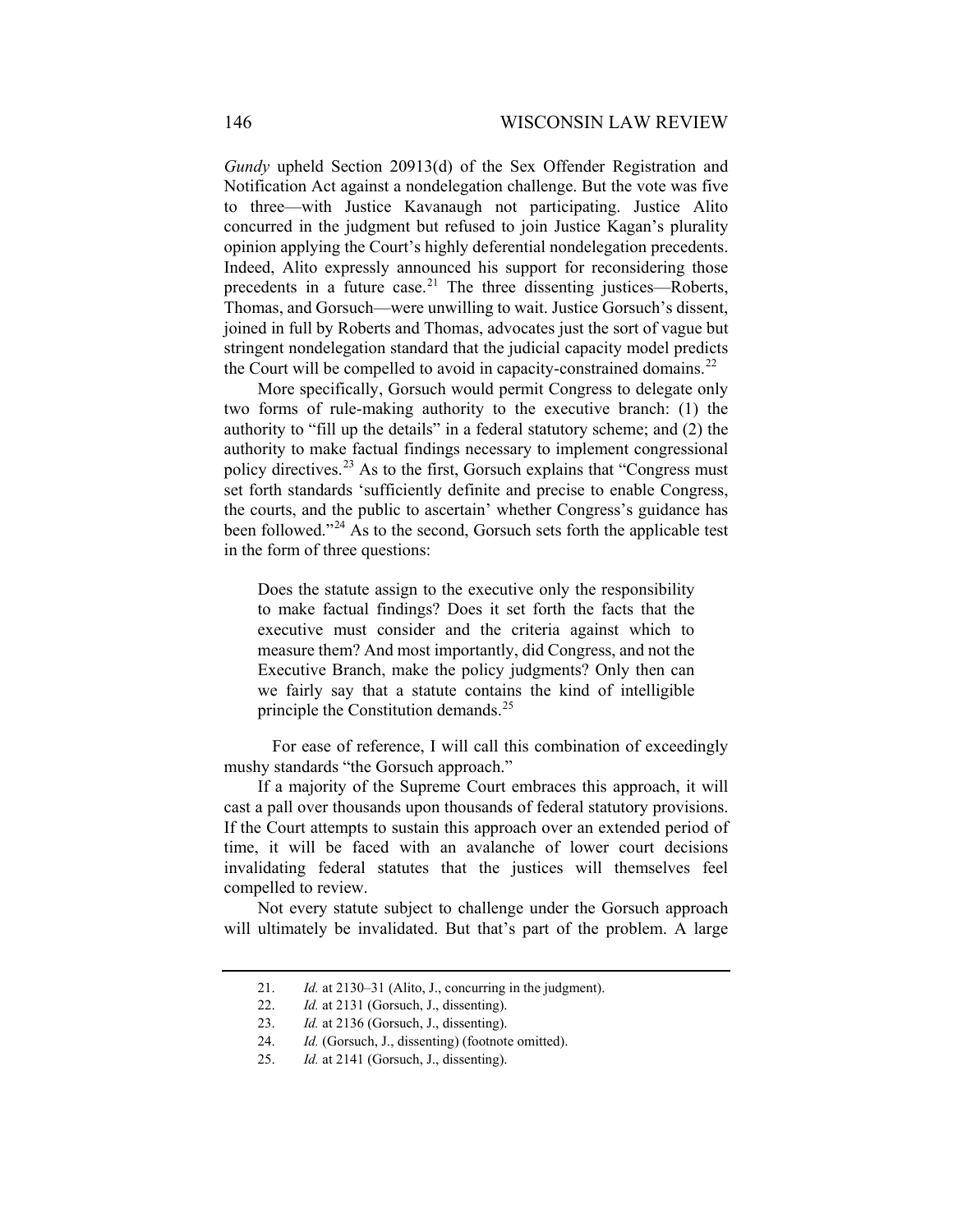fraction of existing delegations of power—quite possibly a majority could plausibly be said to violate the nondelegation doctrine as Justice Gorsuch understands it. The uncertainty about which will actually fail his constitutional test is likely to precipitate considerably more litigation than a bright-line rule invalidating the same number of statutes.  $26$ 

Is it possible to imagine the Court taking this course nevertheless? Yes, it is. Although only three justices signed onto the approach in *Gundy*, a fourth, Justice Alito, clearly expressed his enthusiasm for overhauling the nondelegation doctrine.<sup>[27](#page-6-1)</sup> He was apparently held back from joining the dissenters only by his unwillingness to take this dramatic step for the benefit of sex offenders.[28](#page-6-2) Kavanaugh did not participate in *Gundy*, as I have mentioned, but his other writings on the administrative state suggest a broad sympathy with the views expressed in Gorsuch's dissent.<sup>[29](#page-6-3)</sup>

Against these hardly trivial considerations, the judicial capacity model marshals the evidence of history. Despite ample ideological temptations and strategic opportunities, no Supreme Court majority in the past eighty-four years has invoked the nondelegation doctrine to invalidate a federal statute. The same pattern holds across a range of other capacityconstrained domains that I discuss in the book, with one slight variation: In several of those domains, the Court has imposed narrow limits on congressional power in the form of categorical rules that clearly insulate the vast majority of federal legislation against serious constitutional challenge (whatever other ambiguities these rules may suffer from). But in none of these domains has the Court embraced—and attempted seriously to sustain—the sort of stringent but vague standard advocated by Justice Gorsuch in *Gundy*. [30](#page-6-4)

I do not expect this pattern to change in future nondelegation cases. But this prediction leaves open at least six possible scenarios consistent with the judicial capacity model. Roughly the same six scenarios could be sketched, with appropriate modifications, for any of the capacityconstrained domains that now seem ripe for a conservative revolution the commerce power, the spending power, presidential administration, regulatory takings, etc. Only the last—and least plausible—of the six

<span id="page-6-0"></span><sup>26.</sup> *Cf.* COAN, *supra* not[e 3,](#page-1-3) at 170 (discussing the litigation-limiting virtues of a categorical prohibition on delegated rule-making authority).

<span id="page-6-1"></span><sup>27.</sup> *Gundy v. United States*, 139 S. Ct. 2116, 2130–31 (2019) (Alito, J., concurring in the judgment).

<span id="page-6-2"></span><sup>28.</sup> *Id.* at 2131 (Alito, J., concurring in the judgment) ("[B]ecause a majority is not willing to [reconsider the "intelligible principle" doctrine], it would be freakish to single out the provision at issue here for special treatment.").

<span id="page-6-3"></span><sup>29.</sup> *See, e.g.*, *Paul v. United States*, 140 S. Ct. 342 (2019) (describing the denial of certiorari) ("Justice Gorsuch's scholarly analysis of the Constitution's nondelegation doctrine in his Gundy dissent may warrant further consideration in future cases.").

<span id="page-6-4"></span><sup>30.</sup> *See generally* COAN, *supra* note [3](#page-1-3) (surveying the pattern of Supreme Court decisions across a wide range of capacity-constrained domains).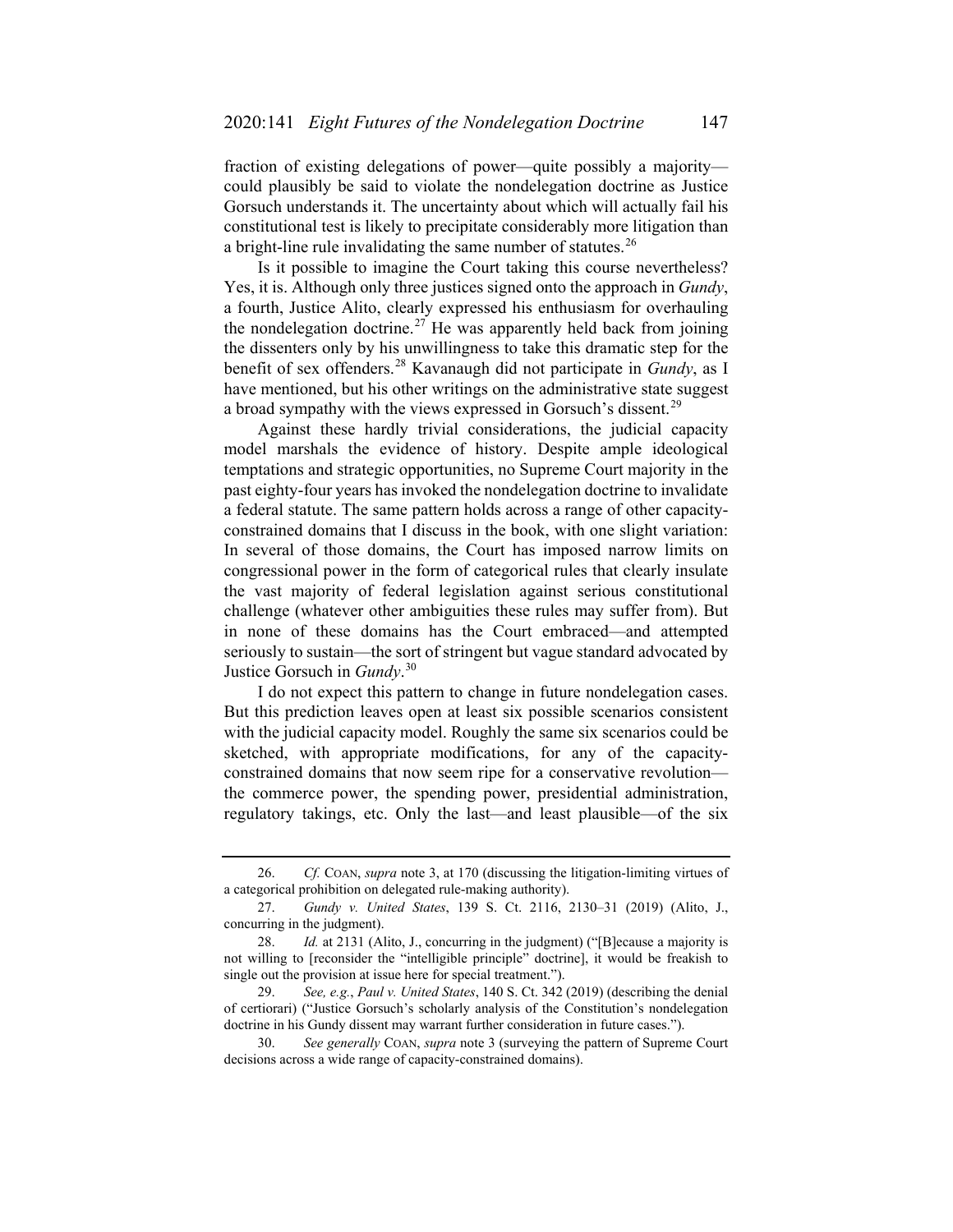would vindicate the currently popular prophesies of conservative constitutional revolution.

<span id="page-7-0"></span>**Scenario 1:** *The Sober Second Thought***.** As Adrian Vermeule notes in a recent essay, libertarian and conservative opponents of the administrative state have been anticipating the Second Coming of the nondelegation doctrine for a long time—at least thirty years.<sup>[31](#page-7-1)</sup> In his tart description, "This eschatological hope isn't some recent development. It's the ordinary state of conservative jurisprudence, the perpetual 'Soon! But not yet' of conservative constitutional *parousia*."[32](#page-7-2) Faced with the potential disruption and avalanche of litigation that a resurrected nondelegation doctrine would invite, one or more of the conservative justices might well have occasion for sober second thoughts.

Prime candidates include Justice Kavanaugh, with his pragmatic streak (an early contrast with Gorsuch's millenarian originalism); Roberts, with his sense of responsibility as Chief Justice; and Justice Alito with his fondness for delegated law enforcement, homeland security, and immigration authority. If this seems unlikely after *Gundy*, recall that Justice Scalia authored *Whitman v. American Trucking Association*[33](#page-7-3)—by any standard, one of the Court's most deferential nondelegation decisions—only after furiously denouncing delegation in his classic *Mistretta* dissent.<sup>[34](#page-7-4)</sup> As Vermeule sums it up, channeling the White Queen in *Through the Looking Glass*: "Jam yesterday (yesterday being 1935), and jam tomorrow, but never jam today."[35](#page-7-5)

**Scenario 2:** *Speak Loudly and Carry a Small Stick***.** Rather than backing down completely, opponents of expansive delegation might impose modest limits on Congress's power in the form of categorical rules that operate to clearly insulate the vast majority of federal legislation from constitutional doubt. The Court has taken a similar approach in other capacity-constrained domains. Think of the per se prohibition on multilevel removal restrictions established in *Free Enterprise Fund v. PCAOB*[36](#page-7-6) or the activity-inactivity distinction that five justices embraced in *NFIB v.*  Sebelius.<sup>[37](#page-7-7)</sup> Both of these rules ostensibly threatened only a single novel federal statute, a point Chief Justice Roberts explicitly emphasized in his controlling opinions. In this way, the conservative majority managed to

<span id="page-7-1"></span><sup>31.</sup> Adrian Vermeule, *Never Jam Today*, YALE J. ON REG. NOTICE & COMMENT (June 20, 2019), https://www.yalejreg.com/nc/never-jam-today-by-adrian-vermeule/ [https://perma.cc/P34A-98TX].

<sup>32.</sup> *Id.*

<sup>33.</sup> 531 U.S. 457 (2001).

<span id="page-7-4"></span><span id="page-7-3"></span><span id="page-7-2"></span><sup>34.</sup> *Compare Whitman*, 531 U.S. 457, *with Mistretta v. United States*, 488 U.S. 361, 413 (1989) (Scalia, J., dissenting); Vermeule, *supra* not[e 31](#page-7-0) (making this point).

<span id="page-7-7"></span><span id="page-7-6"></span><span id="page-7-5"></span><sup>35.</sup> Vermeule, *supra* note [31](#page-7-0) (alluding to LEWIS CARROLL, THROUGH THE LOOKING GLASS AND WHAT ALICE FOUND THERE (1871)).

<sup>36.</sup> 561 U.S. 477 (2010).

<sup>37.</sup> 567 U.S. 519 (2012).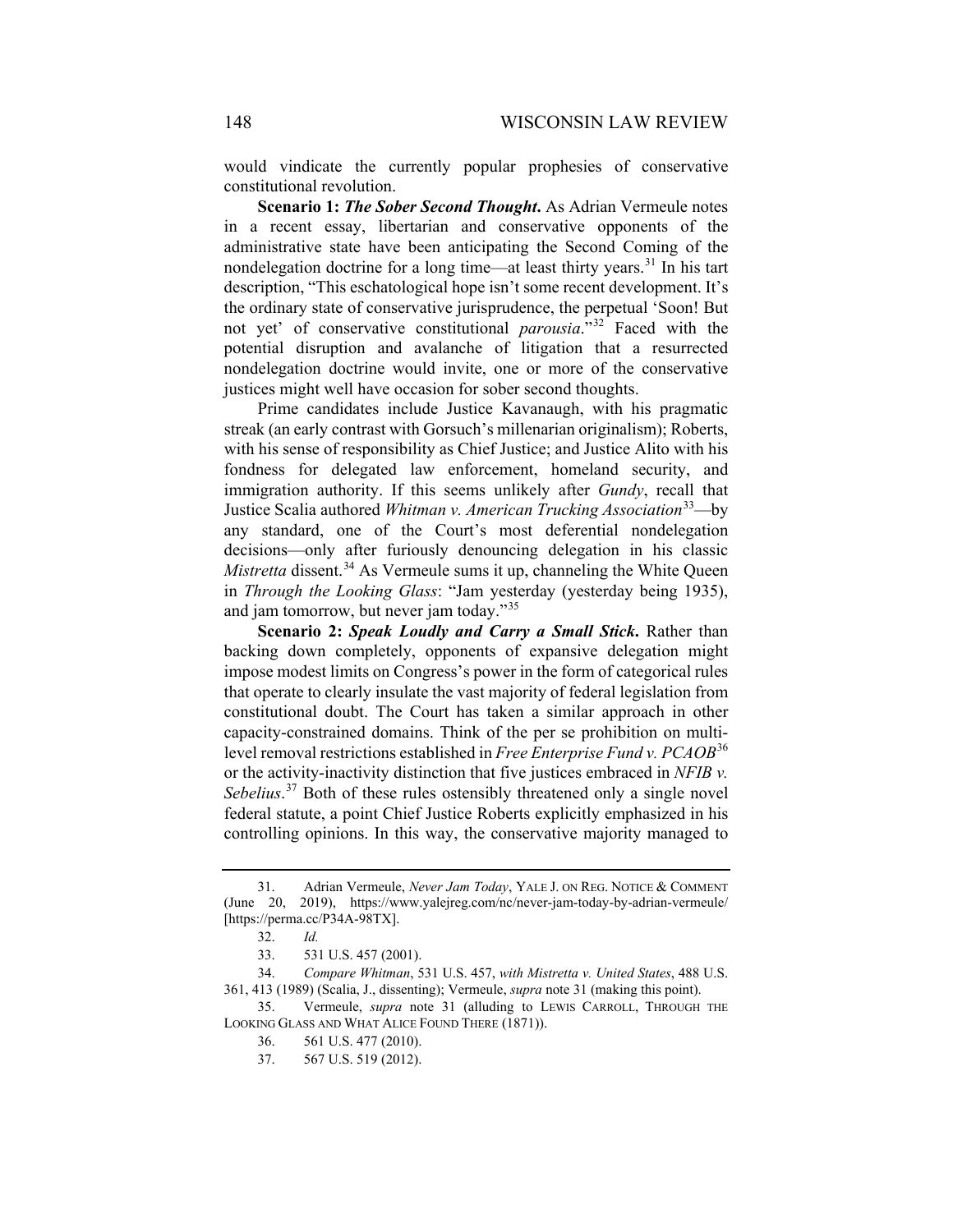take bold rhetorical stands in favor of federalism and the unitary executive, while simultaneously walling off the vast majority of federal legislation against serious constitutional challenge.<sup>[38](#page-8-0)</sup>

What would a similar approach look like in the context of the nondelegation doctrine? The best example is probably the per se prohibition on congressional delegations to private actors invoked by Judge Janice Rogers Brown in the Amtrak case in 2013.<sup>[39](#page-8-1)</sup> Another, somewhat more ambitious alternative would be a per se prohibition on delegations involving criminal punishment or the preemption of state law.<sup>[40](#page-8-2)</sup> Either of these approaches would allow the Court to make a symbolic statement about the tyrannical potential of administrative lawmaking, while insulating the vast majority of federal legislation from serious nondelegation challenge.

**Scenario 3: The Lower Courts Would Prefer Not To. Even if the** Supreme Court's next nondelegation decision embraces something like the Gorsuch approach, the reception of that decision in the lower courts will be crucial in determining the meaning of the nondelegation doctrine on the ground. If those courts, like Herman Melville's famous scrivener, "prefer not to" put real teeth in the nondelegation doctrine, the Gorsuch approach stands a real chance of dying on the vine. This is exactly what has happened on the few occasions when the Supreme Court embraced stringent but vague standards in other capacity-constrained domains.<sup>[41](#page-8-3)</sup>

To name just one example, *Penn Central Transportation Co. v. New York*[42](#page-8-4) seemed to invite lower courts to undertake a searching but amorphous review of regulatory takings that would have called into question a broad swath of federal legislation.<sup>[43](#page-8-5)</sup> But the lower courts, by and large, interpreted this new standard as something akin to rational basis review. The Supreme Court could have stepped in and reversed these deferential decisions until the lower courts fell in line, but it chose not to.<sup>[44](#page-8-6)</sup>

When the lower courts failed to rein in the federal commerce power after *United States v. Lopez*<sup>[45](#page-8-7)</sup> and *United States v. Morrison*, <sup>[46](#page-8-8)</sup> Glenn

<span id="page-8-0"></span><sup>38.</sup> *See* COAN, *supra* not[e 3,](#page-1-3) at 64−65; *NFIB*, 567 U.S. at 549–51 (Roberts, C.J.); *Free Enterprise Fund*, 561 U.S. at 507–08.

<span id="page-8-1"></span><sup>39.</sup> *Ass'n of Am. R.R.s v. U.S. Dep't of Transp.*, 721 F.3d 666, 670 (D.C. Cir. 2013) ("Federal lawmakers cannot delegate regulatory authority to a private entity.").

<span id="page-8-6"></span><span id="page-8-5"></span><span id="page-8-4"></span><span id="page-8-3"></span><span id="page-8-2"></span><sup>40.</sup> *See, e.g.*, Aaron Gordon, *Nondelegation*, 12 N.Y.U.J.L. & LIBERTY 718, 819 (2019) ("[A] Nondelegation Doctrine limited to the criminal context would be easy to administer and historically justifiable, but perhaps not entirely logical, given that many civil penalties are arguably more severe than many criminal penalties.").

<sup>41.</sup> *See generally* COAN, *supra* not[e 3.](#page-1-3)

<sup>42.</sup> 438 U.S. 104 (1978).

<sup>43.</sup> *Id.*

<span id="page-8-7"></span><sup>44.</sup> COAN, *supra* not[e 3,](#page-1-3) at 142.

<sup>45.</sup> 514 U.S. 549 (1995).

<span id="page-8-8"></span><sup>46.</sup> 529 U.S. 598 (2000).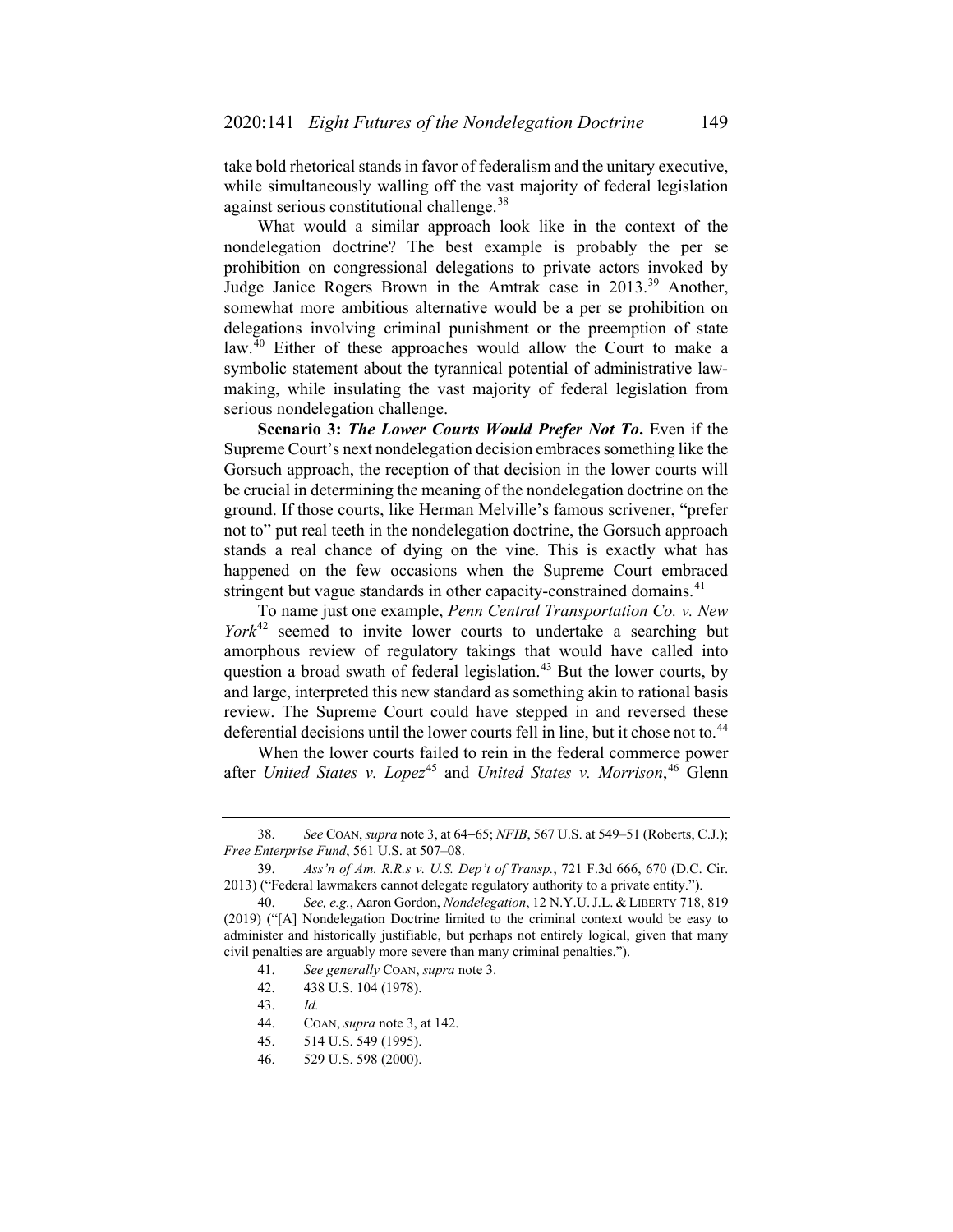Reynolds and Brannon Denning posed an apt question: "What if the Supreme Court held a constitutional revolution and nobody came?"<sup>[47](#page-9-0)</sup> The answer is that there would be no constitutional revolution in reality, at least not without much more work by the Supreme Court. It is easy to imagine events playing out in just this way if the Court embraces the Gorsuch approach. The law on the books would remain a vague and stringent standard, but the law in action would be a rule of categorical deference.

**Scenario 4:** *Advance and Retreat***.** This is something like the opposite of Scenario 3. Today's lower federal courts are staffed by three years of Trump nominees and counting, most of them hand-picked by Federalist Society leadership for ideological dependability. Such judges might be all too ready to take up arms in Justice Gorsuch's crusade against the administrative state. If this is the case and if the Supreme Court embraces the Gorsuch approach in its next major nondelegation decision, the lower courts can be counted on to hand down a raft of decisions that the Supreme Court will feel compelled to review. To the justices, this may feel something like Napoleon's winter in Moscow. At this point, they will have two choices: (1) stay the course at the risk of overwhelming the Court's limited capacity or (2) retreat to safer ground. Such a retreat might be wholesale à la Napoleon's ignominious withdrawal from Russia or merely partial. More concretely, the Court might revert to the highly deferential approach that has prevailed since the New Deal or it might retrench to the kind of narrow categorical rules I described in Scenario 2. Faced with such stark alternatives, it would not be at all surprising to see Chief Justice Roberts, Justice Alito, or Justice Kavanaugh switch sides.

**Scenario 5:** *Canons, Not Heavy Constitutional Artillery***.** In a widely cited 2000 article, Cass Sunstein argued that the nondelegation doctrine has not been abandoned. Rather, it "has merely been renamed and relocated. Its current home consists of a set of nondelegation canons, which forbid executive agencies from making certain decisions on their own."[48](#page-9-1) To oversimplify slightly, these canons invoke the principle of constitutional avoidance as a reason to construe statutory delegations of power narrowly when broader readings would threaten important values, such as federalism and tribal sovereignty. In addition to or instead of the approaches I have just sketched, a Supreme Court motivated to revive the nondelegation doctrine without exceeding its capacity limits might increase the robustness and number of nondelegation canons. Such canons could well generate significant new litigation but, unlike the constitutional nondelegation doctrine, they do not result in the invalidation of federal

<span id="page-9-0"></span><sup>47.</sup> Glenn H. Reynolds & Brannon P. Denning, *Lower Court Readings of* Lopez*, or What if the Supreme Court Held a Constitutional Revolution and Nobody Came?*, 2000 WIS. L. REV. 369, 369.

<span id="page-9-1"></span><sup>48.</sup> Cass R. Sunstein, *Nondelegation Canons*, 67 U. CHI. L. REV. 315, 315 (2000).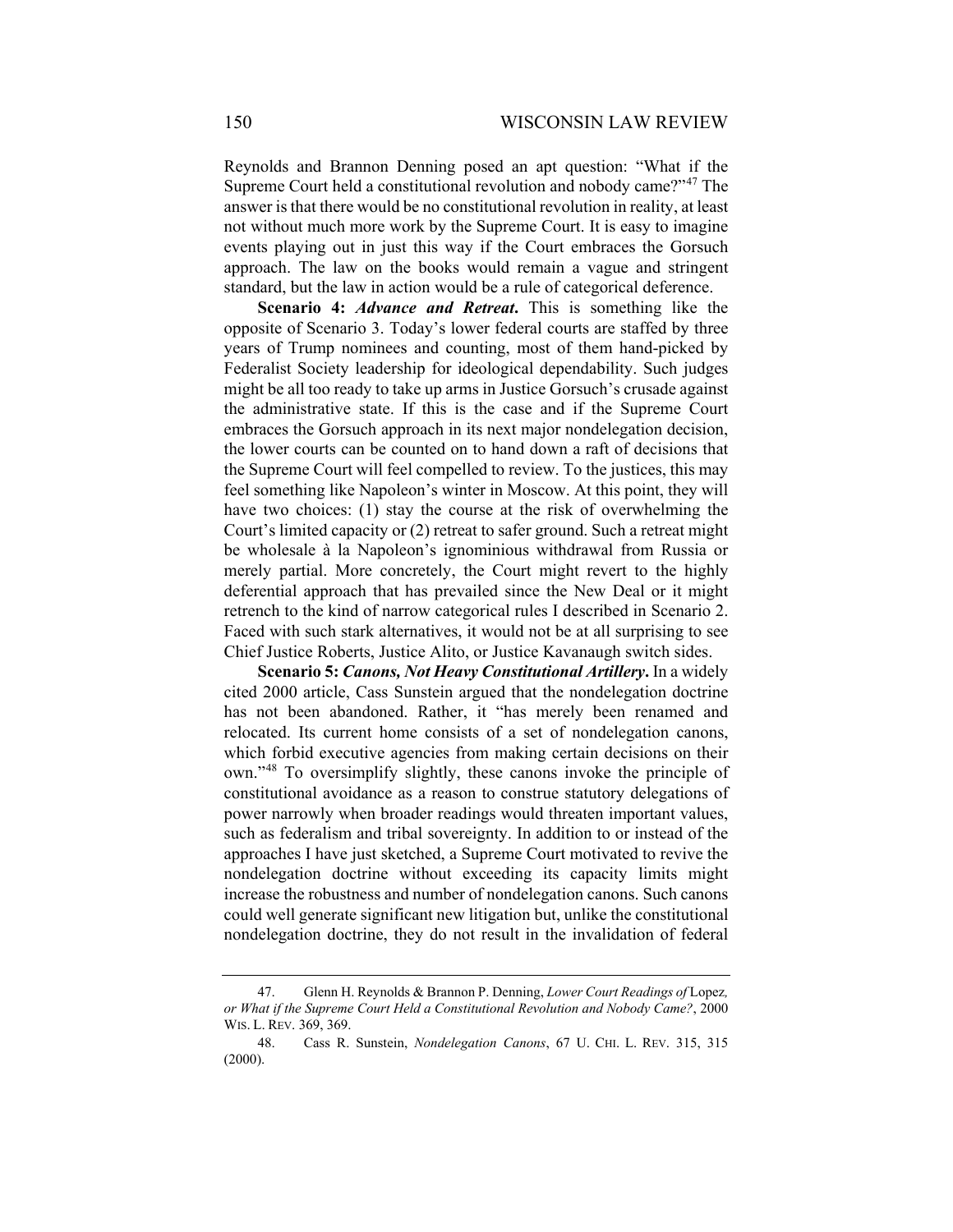legislation. The Supreme Court therefore does not feel compelled to review such a high fraction of the resulting cases.<sup>[49](#page-10-0)</sup>

**Scenario 6**: *The Full Hamburger*. The name of this scenario is an homage to Philip Hamburger, perhaps the most ardent academic supporter of an expanded nondelegation doctrine. Rather than embrace the mushy standards of the Gorsuch approach, the Supreme Court might adopt the bright-line rule advocated by Hamburger (and, following him, Justice Thomas).[50](#page-10-1) Thomas's concurrence in the 2015 Amtrak case captures this rule succinctly: "The Executive [branch] may not formulate generally applicable rules of private conduct."<sup>[51](#page-10-2)</sup> Such a rule would invalidate a far greater number of legislative delegations than the Gorsuch approach, but it would do so with much greater clarity and precision. As such, it might actually invite less litigation, and it would be much easier for the Supreme Court to consolidate similar cases for joint disposition.<sup>[52](#page-10-3)</sup>

Going the full Hamburger would still generate a lot of litigation, quite possibly more than the Supreme Court could handle without sacrificing minimum professional standards and its commitment to the uniformity of federal law. But this is an open question. A highly motivated Supreme Court might be able to revive a sweeping nondelegation doctrine within the limits of judicial capacity, if it is willing to embrace this sort of broad categorical rule.<sup>[53](#page-10-4)</sup> This is the one scenario consistent with the judicial capacity model that is also consistent with prophesies of conservative constitutional revolution.

There is, however, good reason to doubt that the Court will be willing to go this far. A constitutional prohibition on all externally binding agency rules would be almost indescribably disruptive to the ordinary operations of the federal government. It would also threaten many forms of agency authority that the Court's conservatives have strong ideological reasons to support. I therefore consider this the least likely of the six scenarios I have sketched thus far.<sup>[54](#page-10-5)</sup>

## III. FALSIFYING THE JUDICIAL CAPACITY MODEL

Before closing, I want to briefly discuss two additional scenarios that are, to varying degrees, inconsistent with the judicial capacity model. If either of these scenarios comes to pass, it will be necessary to reevaluate—

<span id="page-10-0"></span><sup>49.</sup> Andrew Coan & Nicholas Bullard, *Judicial Capacity and Executive Power*, 102 VA. L. REV. 774 n.43 (2016).

<span id="page-10-1"></span><sup>50.</sup> *See generally* PHILIP HAMBURGER, IS ADMINISTRATIVE LAW UNLAWFUL? (2014).

<span id="page-10-5"></span><span id="page-10-4"></span><span id="page-10-3"></span><span id="page-10-2"></span><sup>51.</sup> *Dep't of Transp. v. Ass'n of Am. R.R.s*, 575 U.S. 43, 70 (2015) (Thomas, J., concurring in the judgment).

<sup>52.</sup> COAN, *supra* not[e 3,](#page-1-3) at 172.

<sup>53.</sup> *Id.* at 172−73.

<sup>54.</sup> *Id.* at 173.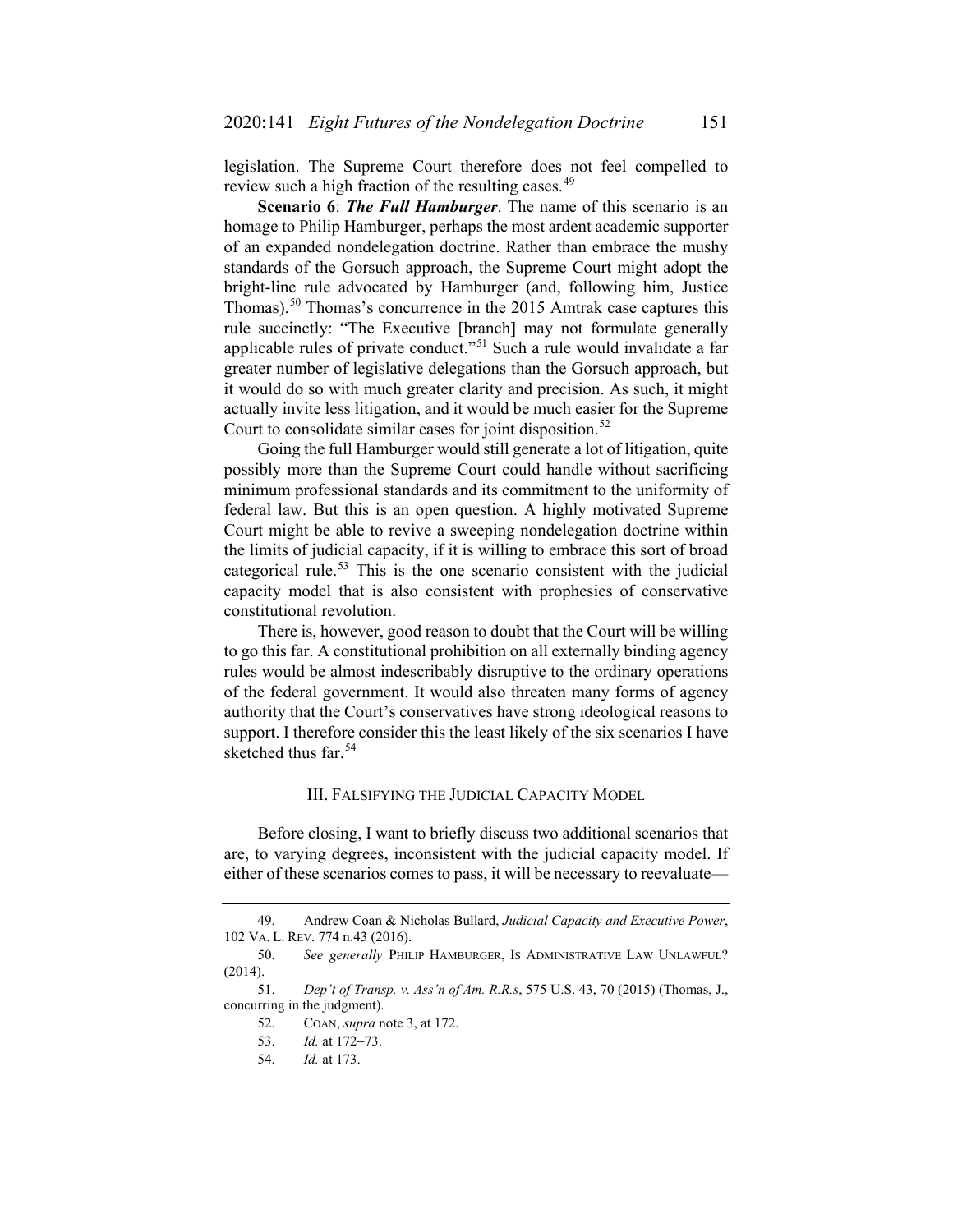and perhaps abandon—the model. I cannot deny that this would wound my intellectual pride to some degree, but it would also teach us something interesting about the U.S. Supreme Court as an institution.

**Scenario 7**: *The Faustian Bargain*. As I emphasized at the outset, the limits of judicial capacity do not spring from resource constraints alone. They are also, crucially, the result of longstanding norms of Supreme Court practice, most notably the Court's commitment to maintaining certain minimum professional standards and its commitment to reviewing virtually every lower court decision that invalidates a federal law. If a majority of the Court is willing to sacrifice these commitments, the constraints of judicial capacity will impose no obstacle to a revived nondelegation doctrine resembling—or identical to—the Gorsuch approach. Most straightforwardly, such a Court might simply refuse to review a large number of lower-court decisions invalidating federal laws.<sup>[55](#page-11-0)</sup> Alternatively, the justices might grant certiorari and decide large numbers of cases without oral argument or substantial written opinion. Neither of these possibilities strikes me as likely, but both are clearly possible if a majority of the Court is sufficiently motivated to dismantle the administrative state—or to undertake any other sweeping constitutional reform effort. $56$ 

In one sense, this scenario would represent a confirmation, not a falsification, of the judicial capacity model. After all, one of the model's main contributions is the central role of norms in constituting the limits of judicial capacity.<sup>[57](#page-11-2)</sup> The model also acknowledges the contingency of the specific norms that have starkly limited the Court's capacity for at least the past eighty-five years.<sup>[58](#page-11-3)</sup> Nevertheless, the dissolution of these norms would deprive the judicial capacity model of its explanatory and predictive power—and thus of most significant utility going forward. At the same time, this scenario would teach us something quite interesting and important about the tradeoffs between norms and decisional capacity in a hierarchical court system.

**Scenario 8**: *Chicken Little***.** What if the Supreme Court embraces the Gorsuch approach in a sustained way—with the active cooperation of the lower courts—and the sky does not fall? That is, what if no flood of cases materializes? This possibility, which obviously cannot be ruled out *a priori*, would represent an even more direct challenge to the judicial capacity model. It would also raise a number of interesting questions: *Why*

<span id="page-11-3"></span><span id="page-11-2"></span><span id="page-11-1"></span><span id="page-11-0"></span><sup>55.</sup> This option may come to seem more palatable if a conservative Supreme Court comes to see the lower courts as reliable ideological allies. *Cf.* Charles M. Cameron et al., *Strategic Auditing in a Political Hierarchy: An Informational Model of the Supreme Court's Certiorari Decisions*, 94 AM. POL. SCI. REV. 101, 103 (2000).

<sup>56.</sup> COAN, *supra* not[e 3,](#page-1-3) at 36.

<sup>57.</sup> *Id.* at 14−18.

<sup>58.</sup> *Id.* at 37.